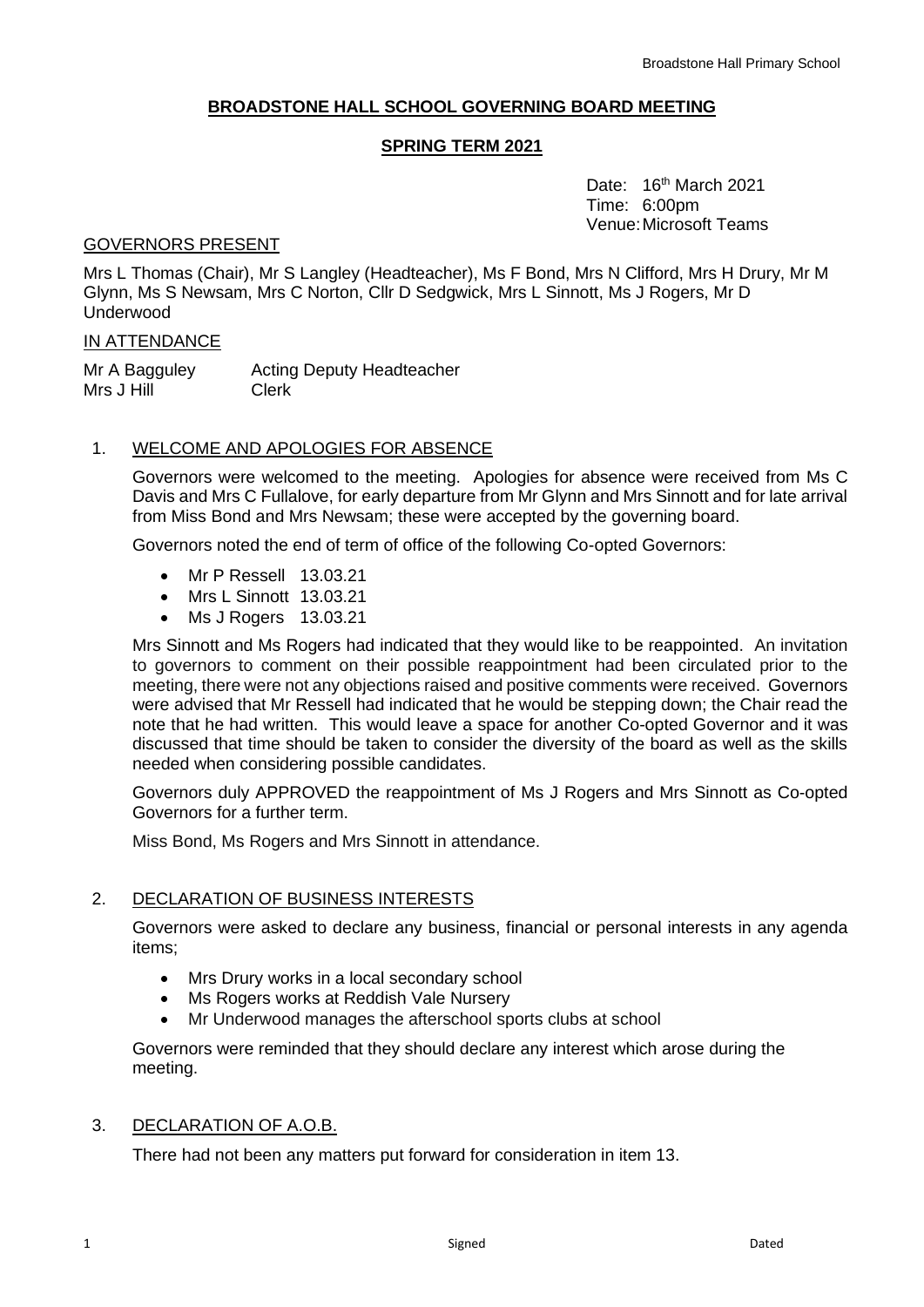## 4. CHAIR'S ACTION

There were not any actions to report.

# 5. HEADTEACHER'S TERMLY REPORT

The Headteacher's Report had been circulated to the governors prior to the meeting and questions were invited:

The first page of the report shows the current numbers in school, the following page the Reception numbers for September.

- The published admission number (PAN) for Reception is 75; there are currently 64 in Reception, so the school is operating below capacity.
- Despite assurances from the local authority (LA) that they would offer more places, they offered 73 places; parents do not have to accept these places nor indicate that they will.
- Phone calls were made during lockdown and some parents had stated they wanted their child at a school closer to where they worked. By half term the numbers were looking closer to 58, with three of those with high needs so are likely to move to specialist provision. This is therefore 20 below the school's PAN.
- The numbers are low across the borough so most children will be allocated their first choices.
- There will be 125 children in Reception and Year 1 next year (not 120 as stated in the report) which means a fifth class will have to be provided for the additional five children.
- The school had written to School Admissions asking to review their PAN, but had heard nothing. Having chased it through Tom Gadsby, School Improvement Partner, they had a response from Chris Harland (School Places and Admissions Manager) apologising.
- To reduce the PAN formally it would need to be on the admissions consultation for the school years 2023/24.
- The Headteacher advised he was happy to discuss this with School Admissions, putting across the argument that the school will not meet the PAN of 75, but would be vulnerable to exceeding 30/60 in a class/year group meaning that the school would have to provide an additional class.
- Governors discussed the issues around the admissions process stating that if deadlines were given to parents, it would make it easier for a school to contact parents.
- The Headteacher advised that this impacted on the number of classes, a final decision would need to be made by Whit half term. There had been three very small classes last year, but this was not sustainable going forward. The Headteacher gave a staffing update highlighting the uncertainties with low class numbers going forward, the implications for staffing had been discussed with human resources. A governor commented felt that further clarification should be sought on this. The Headteacher advised that it was a difficult position, a decision needed to be made based on the number of pupils the school was expecting it would have, even though this was not necessarily known. *Are you going to follow this up again?* Yes, a further conversation would be held with Chris Harland the next day to explain the situation; it was difficult to plan forward although the budget was quite healthy. It was agreed that as this has been raised by the school on several occasions, it should be put in writing that the school was formally concerned about this and not receiving answers to questions in time. **ACTION**
- *Will the exclusion numbers have reduced or are they still similar?* They will have dropped for the spring term. The figures for autumn mostly relate to one pupil; the context was shared, a part-time timetable with a bespoke learning package had been in effect for most of the year, alternate provision was being considered. This makes the figures look like there has been a large rise; there have been a couple of other children whose behaviour has been poor around Covid issues, examples were shared.
- The Headteacher stated he would particularly like to thank the Acting Deputy Headteacher for putting a remote learning package together which was very impressive.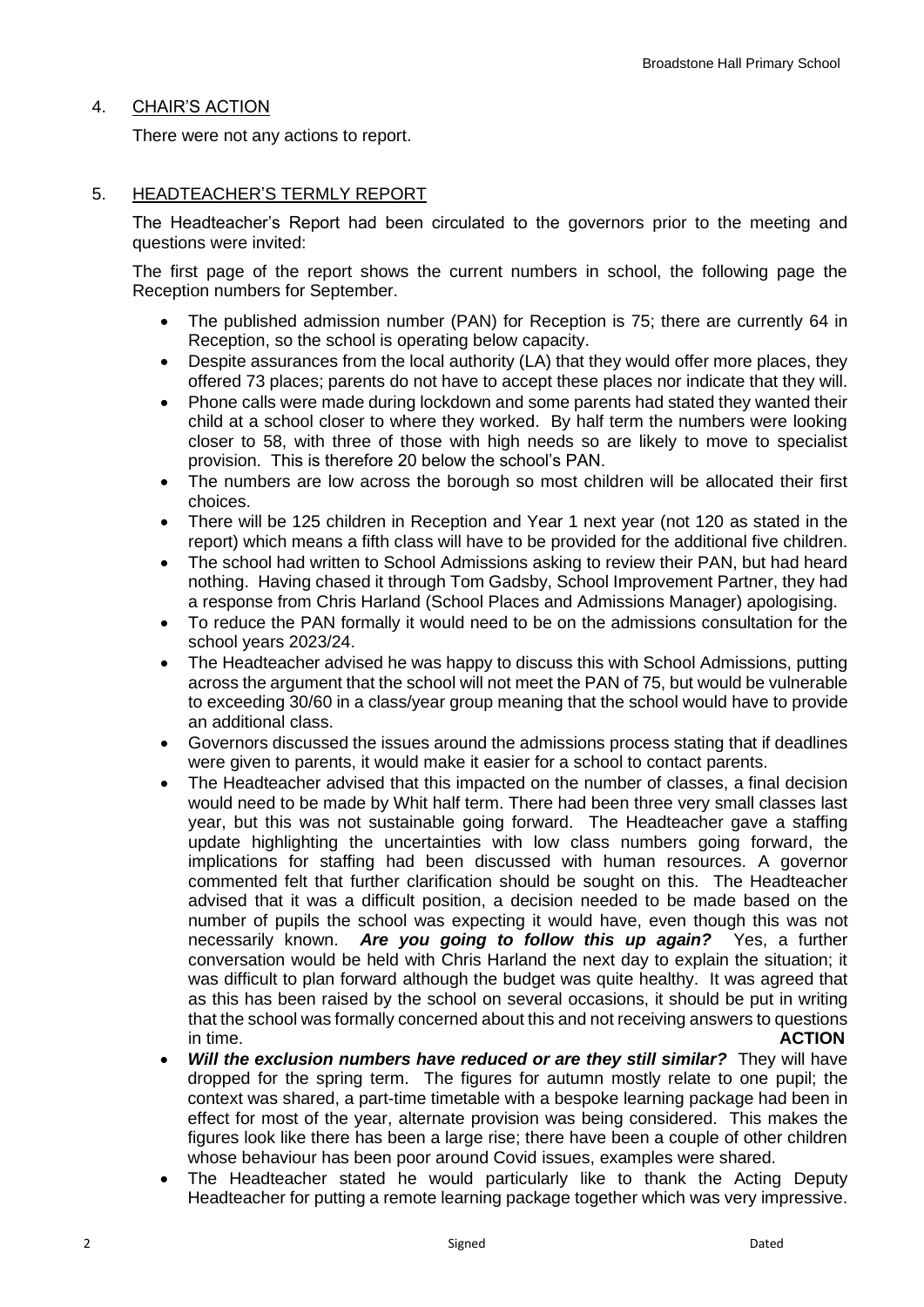- The school moved from two inset days before Christmas to returning into lockdown; the remote learning package was better and staff worked really well led by Acting Deputy Headteacher and Mrs Marshall who returned as IT support.
- The big challenge now is trying to collate the variable learning experiences children have had through January and February and into the beginning of March.
- There were far more children in school during this lockdown, usually 120-130 but at one point there was 160.
- Children received a full education from teachers, the remote learning provision was excellent and a great deal of hard work was put into the teacher feedback video which was recorded.
- The Headteacher stated he felt confident that children following the remote learning offer would not have got far behind, however not all children had that experience, some did not engage, some had difficulties getting on line, or some children whose parents did the work for the child.
- Assessment plans are in place to assess where the children are which will be inputted onto the system and analysed during the Easter holidays so that pupil progress meetings can be held in the summer term.
- Parents' evenings are currently being held.
- It had been pleasing to note that the Department for Education (DfE) had agreed that children need to catch up, so the full curriculum is not going to be used until September.
- Two catch up schemes are ongoing the school has worked hard on using the catch up funding for groups of children to participate in booster classes, and there are some catch up schemes from the DfE. These are in place and underway and the data will be reviewed in the summer term meeting.
- Curriculum guidance for the summer term had been received from the DfE and had been passed to staff. Wellbeing information is also being put together which includes what has been carried out to support vulnerable children in lockdown and what numbers of children in school there were.

The Headteacher was thanked for his report and there not being any further questions, it was RESOLVED that the Headteacher's report be received.

## 6. WELLBEING

Children: The views of the children were collated in June and July 2020 during the partial opening and a book was introduced in September as the children returned to school. Teachers had contacted children during lockdown and the feedback was that it was a less isolating experience but that they were becoming fed up; the school has been mindful of this on their return.

Overall, behaviour has been better; a couple of children were anxious on the first day but soon settled down. Even problematic children were happy to return and socialise. A positive impact of Covid is that due to social distancing, playtimes are staggered so there are not 300 children in the playground. This has resulted in less incidents of children arguing and falling out, children are much calmer and happier. *Are there any changes from Covid-19 that you think you will keep?* The phased arrival has been successful and will probably be retained, rather than having children in the playground; there is less opportunity for them to argue and fall out meaning there is a calmer start to the day. Also reducing the number of children on the playground at lunch time, with separate upper and lower key stage (KS) 2 playtimes. Governors were advised that most issues around behaviour occur in the last ten minutes of playtime. Some children eat their lunch very quickly in order to have longer on the playground, whereas some struggle to eat their lunch during the 45-50 minutes allocated; parents preferred their children to be eating for 30 minutes rather than running round outside. Some aspects of the day to day routines that have been created will be kept as they will help with wellbeing.

The Acting Deputy Headteacher is piloting a programme for year 6 children on wellbeing and attitude to learning; it is completed on an iPad, the children are asked 40 multiple choice questions and a report is generated for each child around four areas. This can then show the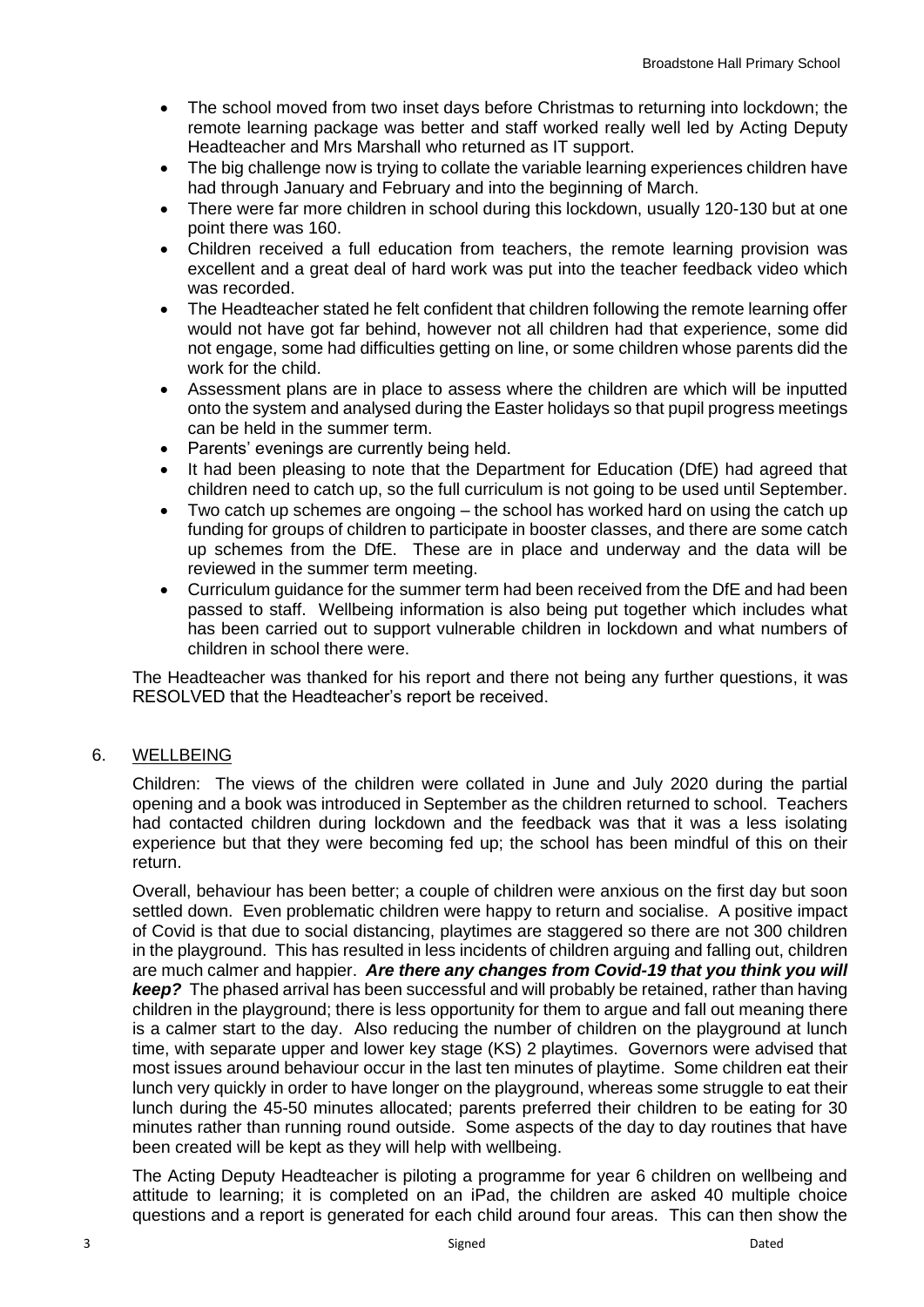year group/class data to show teachers what areas to work on, for example resilience, and if there are any areas of concern. Additionally, parents can be contacted to help work on any relevant areas. Following the Year 6 trial, every KS2 class will complete it. This is also a good opportunity for pupil voice that the school often carries out.

Parents: support has been provided to parents by way of offering their child a place during lockdown if they were at desperation point or if the child was considered vulnerable; additionally, food packages that had been donated to school were sent out to help those in crisis. It was noted that the second lockdown was worse for parents; a governor commented that employers were more averse to letting staff be furloughed and the definition of a key worker was quite tightly defined. It was further commented that the economic impact of this has not yet happened yet some parents are already in crisis; the school needs to be mindful of the challenges to parents' financial situations. The online lessons were upscaled to make them like a live version to support parents at home, particularly those working from home who were also trying to home school their child(ren); the expectations of home learning had greatly increased from the first lockdown. Positive feedback was received during the second parents' evening with a new found respect for teachers.

Staff: During lockdown, two teams were set up, one team would be on home learning/phone home for one week, the following week they were in the classroom. This meant there was not a situation where staff were at home for long periods of time, and meaningful tasks could be given to those who were isolating. The issues for staff arose when they had additional concerns on top of their workload which they then found difficult and would struggle; the Headteacher advised he had been mindful of this and tried to ensure workloads were manageable. Teachers were not expected to teach all day and carry out remote learning work, but nor did the school want to have support staff in school and teachers conducting the remote learning. A governor commented that it was noticeable from online lessons that some teachers were working very late into the night. The Headteacher advised that teachers were told not to respond to any marking after 3.30pm, and to use this cut off time to make a decision whether the following days' plans needed to be adapted; it could depend however on what worked best for a teacher. A good deal of marking and providing feedback was passed to teaching assistants (TAs). The other issue was that some children only had online access in the evening as their parents were working online during the day; the ideal way for remote learning does not fit every family circumstance.

*Have staff been asked to complete similar wellbeing surveys?* Surveys will be completed over the summer to be reviewed in the autumn term. *Appraisals have already been conducted, was wellbeing mentioned at all?* It has been a focus in the past, perhaps not this time. A quick refocus of targets for remote learning had been needed; targets set in September had lost their relevance during lockdown. The Chair commented that wellbeing is also about looking forward for the next 5-10 years, not just a response to the current situation. The Headteacher advised that another school has had training on this so that staff can recognise when they are feeling stress, identify the triggers, be given strategies on how to deal with it, know to ask for help when needed and how to support their own wellbeing. *Do you have any sense of there being any teachers at risk of burn out?* The reactions from some staff may be different from normal when they are asked to do something; this may be an indicator. There is ongoing speculation about whether the school year or the school day is going to be extended, although to do this would involve additional pay as the teaching contract is for 1965 hours per year so it is unlikely to happen, but is an additional factor to cause concern. The Headteacher stated he is mindful to regularly thank the staff team for the work they are doing and making sure to pass on comments from governors or parents. The comments from parents during parents' evening have been rewarding for staff. The scrutiny teachers' work has been under is unprecedented; it has never been that open for parents to see and it has made them more appreciative of the efforts of staff. Overall, staff workloads are likely to increase as whilst standards and expectations have not changed, many children are behind, so burn out is a greater risk.

A governor commented that it is particularly useful for the governing board to know that school leaders have been operating without any level of strategic input as it has been a daily issue of not knowing if the whole school may have to be shut down, will any staff/children test positive;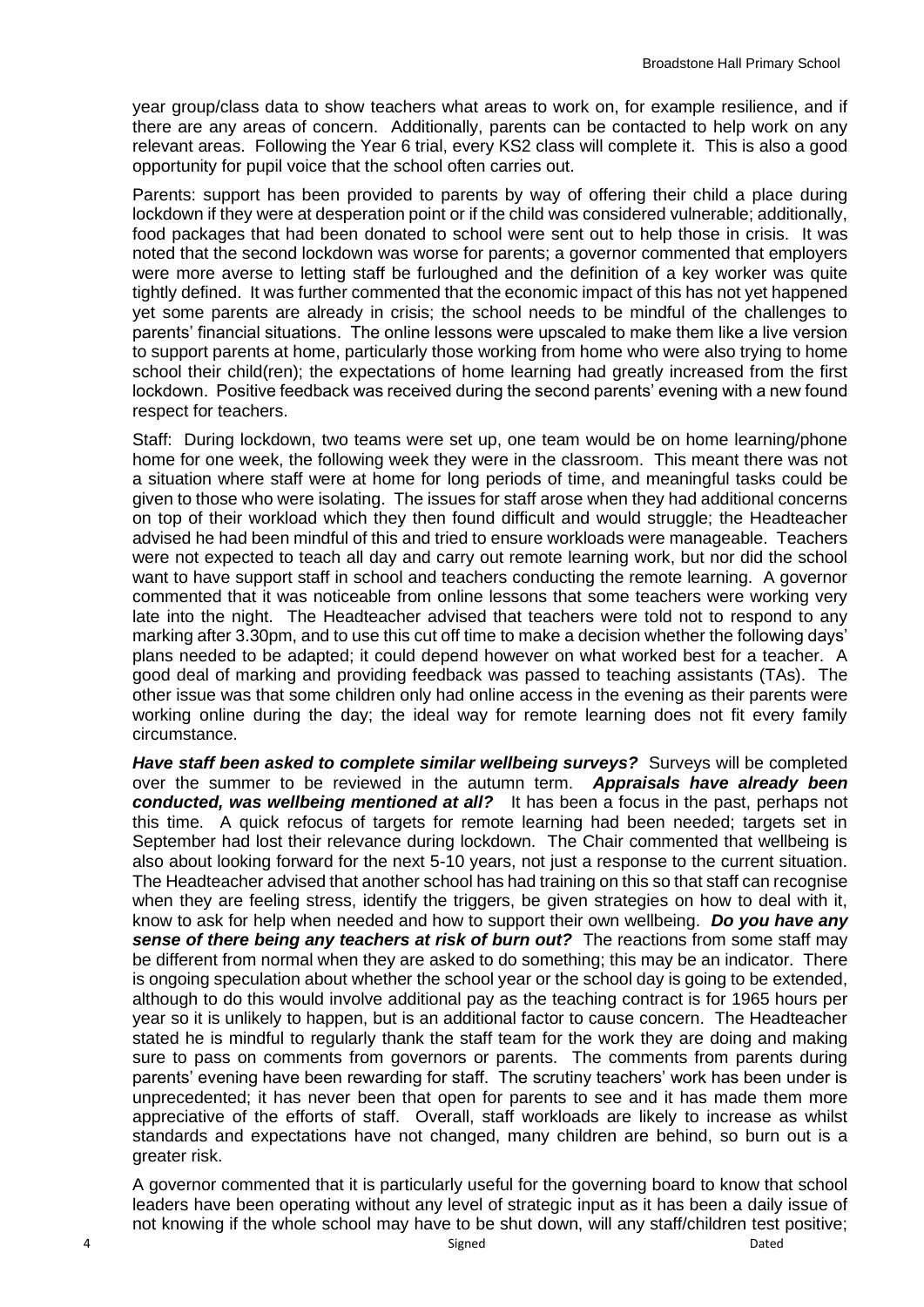it is a constant firefighting situation with all energy focussed on getting through. Staff are still expected to test and trace throughout the holidays, so that is an additional concern; this can be where the risk of burn out if from, not only children at risk, closing the gap but also what could each morning bring. Any plans made could all fall down due to a positive test. *How can the governing board support staff wellbeing?* The school has been quite lucky regarding bubbles and testing. The governing board already supports the school by giving their expertise, meeting with a couple of parents and Mrs Sinnott with her good financial skills; taking tasks away from staff/the Headteacher has helped to lighten the load.

A governor commented that as a member of a different school's leadership team, she had just been offered Supervision; other colleagues have used it and it has been really useful to talk to someone separate from the school who helps you to work through things. Governors agreed that this is a really good idea and for safeguarding leads as they will encounter issues that they cannot discuss with anyone else. It was further commented that this was about a longer-term strategy for good mental health, not just a quick response. There is a presumption that because school leaders are paid more, they can deal with greater issues, but the leadership are there to look after staff and helping them with any problems they may have. The Headteacher agreed to investigate this and see what the LA can offer. **ACTION** 

A governor commented that although this is not the right time to start it, there needs to be a strategic discussion around the School Development Plan; where the school has suffered with disruption, where resources need to be focussed, where children are further behind than they otherwise would have been. It may be that some plans need to be delayed so as to avoid adding further pressure to staff. It was suggested that maybe a Steering Committee meeting may help to take stock. The Headteacher advised that Tom Gadsby was due to visit the Headteacher and staff about refocussing the school, to move away from the firefighting to a more strategic viewpoint.

- 7. BUSINESS
- a) Full Governing Board Minutes

It was RESOLVED that the minutes of the full governing board meeting held on **11th November 2020**, copies circulated previously, be approved and signed by the Chair and authorised for publication.

b) Review of Action Points from the Previous Meeting

The Headteacher had updated this action sheet and it was circulated to the board prior to the meeting.

| <b>ACTION</b> | <b>ACTION REQUIRED</b>                                                                           | <b>ACTION</b><br><b>FOR</b> | <b>UPDATE</b>                                                               |
|---------------|--------------------------------------------------------------------------------------------------|-----------------------------|-----------------------------------------------------------------------------|
|               | Compile a letter to the LA regarding the<br>school PAN.                                          | Chair/VC/HT                 | Completed but will be<br>followed up <b>ACTION</b>                          |
| $\mathcal{P}$ | Consider arranging a class online<br>meeting once a week for bubbles that<br>have closed.        | <b>HT</b>                   | This had been<br>superseded by<br>lockdown                                  |
| 3             | Consider repeating survey to parents<br>regarding pupil's access to devices at<br>home.          | <b>HT</b>                   | Completed but this was<br>superseded by pupils<br>being given devices       |
| 4             | Governors to share their safeguarding<br>policy for live lessons for Headteacher<br>to consider. | Govs                        | It was decided not to<br>pursue live lessons                                |
| 5             | Headteacher to seek advice regarding<br>live lessons and use of zoom.                            | <b>HT</b>                   | Having made phone<br>calls, it was decided<br>not to pursue live<br>lessons |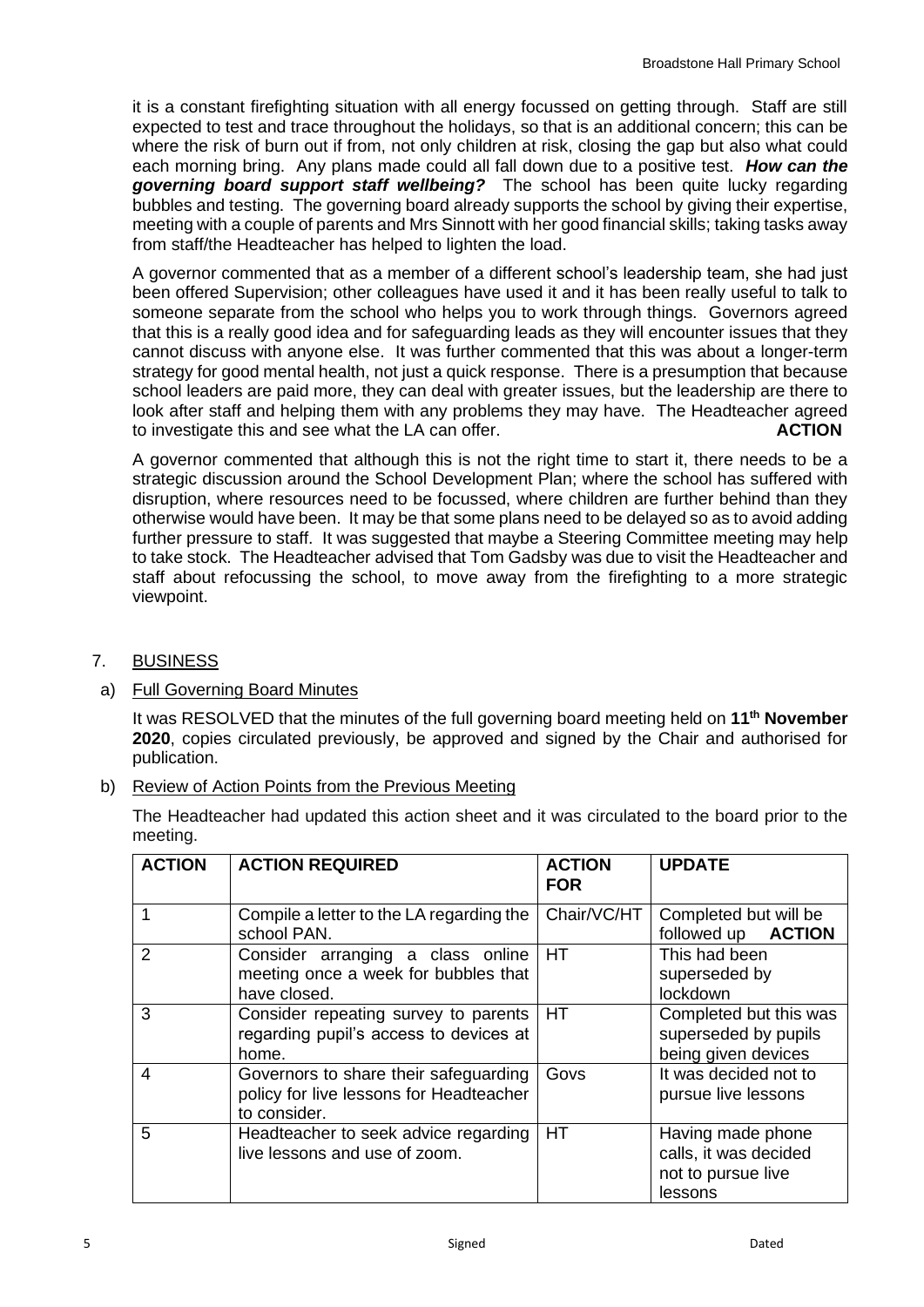| 6              | Board to consider succession planning<br>for Chair roles from autumn 2021                        | <b>FGB</b>   | Ongoing action, every<br>year; governors were<br>advised that the terms<br>of office for the role of<br><b>Chair and Vice-Chair</b><br>can be changed to two<br>years from the autumn<br>term appointment.<br>Agreeing the length of<br>the term is a summer<br>term agenda item<br><b>ACTION</b>                                                                                                               |
|----------------|--------------------------------------------------------------------------------------------------|--------------|-----------------------------------------------------------------------------------------------------------------------------------------------------------------------------------------------------------------------------------------------------------------------------------------------------------------------------------------------------------------------------------------------------------------|
| $\overline{7}$ | about<br>equality<br>Query<br>impact<br>assessments and guidance on board<br>diversity           | <b>Clerk</b> | Governors discussed<br>the issue of board<br>diversity and how the<br>board does not reflect<br>the diversity of the<br>school and should be<br>more representative.<br>When was the last<br>time an application to<br>join the board was<br>made from someone<br>with a more diverse<br><b>background?</b> This<br>was unknown, but with<br>the current vacancy,<br>there is an opportunity<br>to address this |
| 8              | <b>Review HR SLA</b>                                                                             | HT/Gov       | The SLA had been<br>received for review                                                                                                                                                                                                                                                                                                                                                                         |
| 9              | Contact LA for advice on business<br>continuity                                                  | HT           | Completed                                                                                                                                                                                                                                                                                                                                                                                                       |
| 10             | Speak to LA re residential trip refunds.                                                         | HT           | Refunds had been<br>received                                                                                                                                                                                                                                                                                                                                                                                    |
| 11             | Governors were invited to consider                                                               | Govs         | This is an ongoing                                                                                                                                                                                                                                                                                                                                                                                              |
|                | their own training and development<br>needs and those<br>of the whole<br>governing board.        |              | action, there is a great<br>deal of training<br>available on<br>GovernorHub                                                                                                                                                                                                                                                                                                                                     |
| 12             | Governors noted the requirement to<br>submit the SFVS to the local authority<br>by 31.3.21       | <b>FGB</b>   | The deadline has been<br>extended to May 2021                                                                                                                                                                                                                                                                                                                                                                   |
| 13             | Governors noted the questions to<br>support the understanding of EY work<br>within their school. | <b>FGB</b>   | Deferred to summer<br>term due to lockdown;<br>the EY leaders are<br>carrying out important<br>work and the<br>Headteacher wants to<br>look at this. Link<br>governors advised they<br>are still happy to meet<br>up with the director and<br>share practice<br><b>ACTION</b>                                                                                                                                   |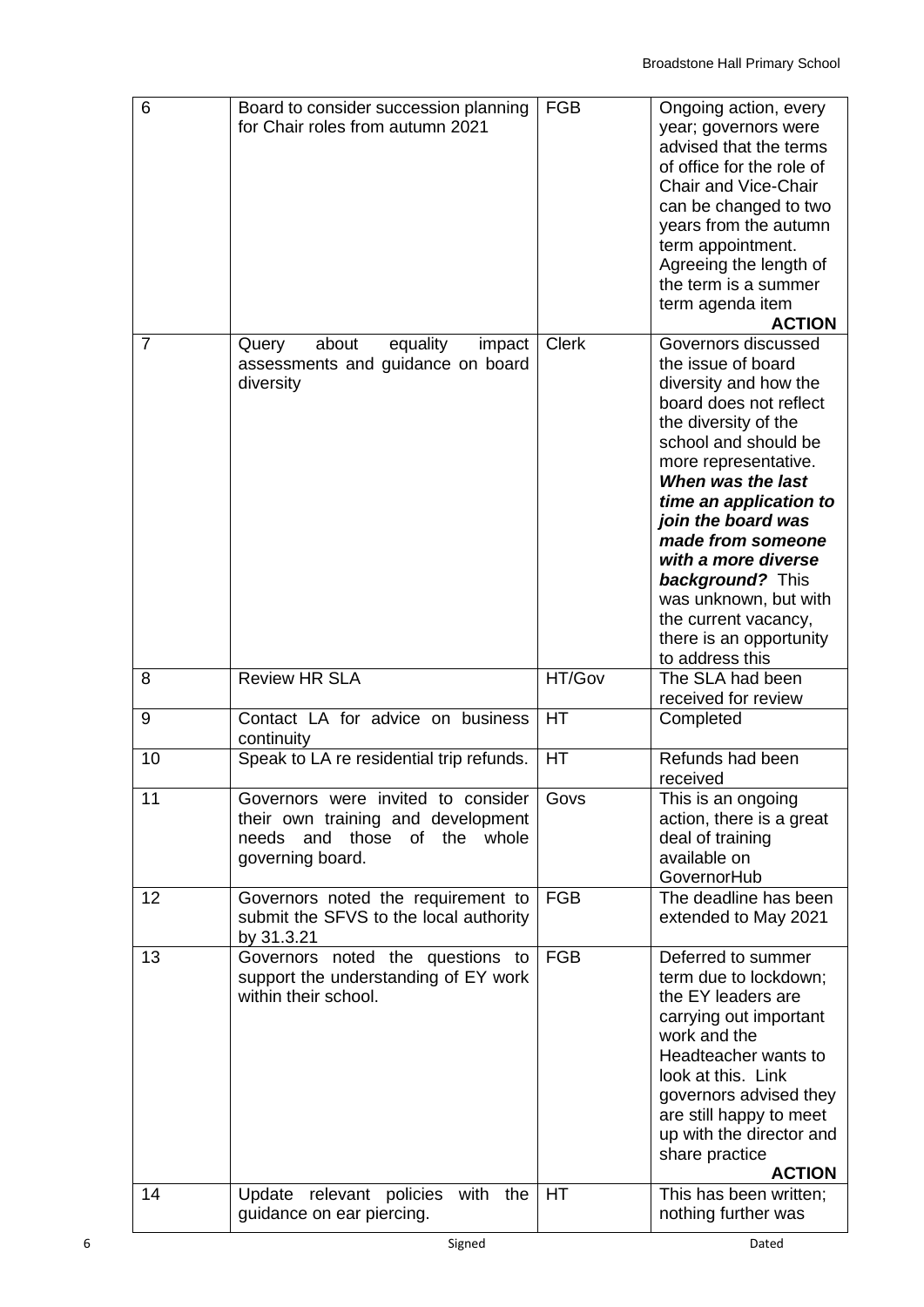|    |                                                       |                        | heard after the letter<br>response                      |
|----|-------------------------------------------------------|------------------------|---------------------------------------------------------|
| 15 | Governor to share information on<br>uniform policies. | Gov/HT                 | Miss Bond is updating<br>this and it will be<br>adapted |
| 16 | Review lettings policy                                | Resources<br>committee | To be discussed under<br>item 13                        |

## c) Pay Committee Recommendations

The Chair of Pay committee confirmed that pay recommendations had been received from the Headteacher and considered by the committee.

#### d) Policy Review

There were not any policies for approval at this stage.

e) Approval of Inset Dates

Following a discussion with the Chair, the proposed inset dates were discussed by the SLT. It was suggested that the inset proposed on 22<sup>nd</sup> December 2021 be moved to 1<sup>st</sup> November 2021 as staff were fresher after half term rather than just before Christmas. Governors were advised that the inset days needed to be approved so that they could be sent to the LA; additionally, parents need to be informed.

Governors duly APPROVED the following INSET days for the academic year 2021/22:

- 1<sup>st</sup> September 2021
- 1<sup>st</sup> November 2021
- $\bullet$  1<sup>st</sup> April 2022
- $27<sup>th</sup>$  and  $28<sup>th</sup>$  July school will close on the Tuesday rather than the Thursday; these will be taken as twilight sessions.

Mr Glynn withdrew from the meeting at 7.47pm.

## 8. TEACHING AND LEARNING

a) Standards and Curriculum Committee Minutes

The minutes from the previous meeting held on 22<sup>nd</sup> February 2021 were noted by the board.

- Engaging parents who are not engaged: Miss Bond had introduced structured conversations and the Acting Deputy Headteacher was to investigate further. There are a number of issues in Year 4 with parental engagement, so this would be a good class to start with.
- Year 2 have a national tutoring programme starting soon; a tutor was to visit the school the following day. Years 2, 4 and 6 are the focus as from their data, these are the year groups that are struggling.
- NELI intervention for Reception class is due to be trialled, the intervention is recommended by the DfE.
- Year 1 progress is a focus; the children who are behind are the ones who have not engaged.
- A large number of pupil premium girls in Year 5 are not making progress; pupil premium progress is something to focus on to ensure there is not for example a gender imbalance.
- Maths on the move had started that week for Year 5.

**Do you have to submit Year 6 data to the DfE?** Yes, teacher assessments have to be conducted. The school has been advised to use previous SATs results to gauge the assessments. This year group was further ahead than previous year groups before lockdown; 2019 was the school's highest combined reading, writing and maths score under the new framework, this year group were very close and it is a shame they will not be able to demonstrate it.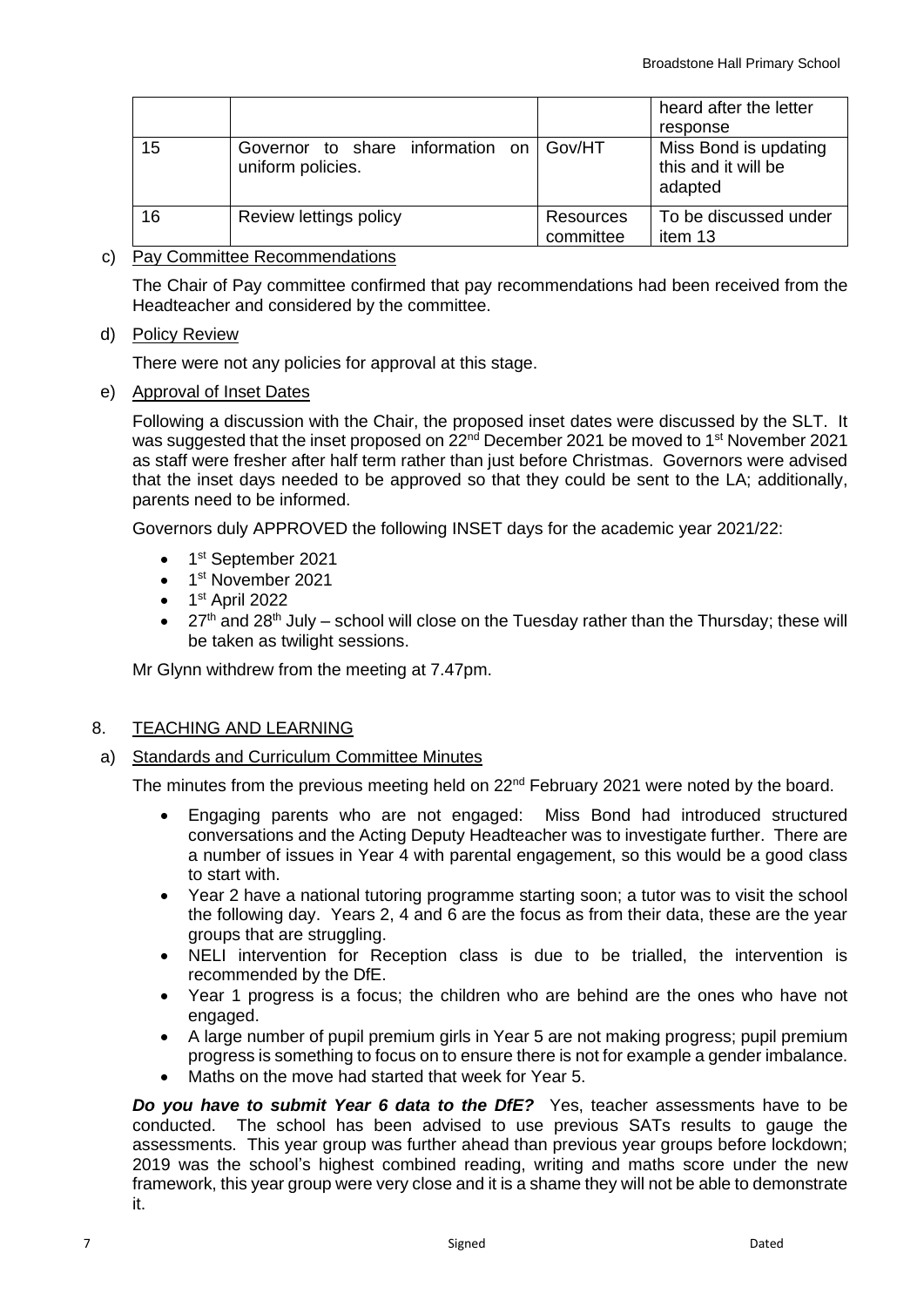*What is the issue with girls and maths? There has been an issue before, what is the*  **school doing and what is the issue causing it?** Having the confidence to speak up in front of boys is the issue; girls want to be right, and rather than having a go and getting it wrong, they will not try. *Why is this just in Maths?* Maths is either right or wrong whereas, for example, English is open to interpretation. Maths on the move is more interesting and children are trying more. This is a national trend, but is something that staff have picked up on; girls maths mornings are being held. Conversely boys respond better to maths as it is right or wrong, they are also more logical whereas girls are more creative. It was further commented that this is a common theme in maths. Year 6 have been working on the strategy of taking a risk and using different ways to get to the same answer and girls have ended up performing better. The school needs to ensure that it is levelling up not down. This improvement has been recognised at Reddish Vale High School so the impacts the girls maths groups are having can be seen.

Parental engagement: there has been a huge increase in anxieties from children and parental anxiety has risen; there are special courses for parents, the multi-agency approach for some families is crucial. There are some children who the school could not get in for learning and they are now back; it is a bespoke approach for some families, but it is working which is good to see.

#### b) Ratification of Policies

There were not any policies for ratification.

#### 9. RESOURCES

#### a) Resources/Finance Committee Minutes

The minutes had not yet been produced, but there were a couple of action points from the previous meeting concerning the adequacy of dinner provision which has improved, and the impact of Covid-19 which is a recurring topic.

SFVS: this is an annual process that validates that the appropriate financial controls are in place. This had been covered in detail last year, with all controls effectively designed and in place. There had not been an audit over the last 12 months, this will be noted before submission. The other piece of data is the benchmarking cost and some management information on progress scores; this has not been refreshed from the previous year due to Covid-19; these issues are outside the school's own control. The last piece of information is currently awaited from the Finance Manager, prior to sending it to the Chair for approval and signature, then it can be submitted to the LA.

Financial monitoring: the impact of Covid-19 had been reviewed, with expenditure to date, key projections both existing and new.

There will be a surplus to carry forward to the next year, which is higher than a school is allowed to carry forward. The school is asking the LA not to restrict the carry forward as there are some plans that need to be carried out such as work around the slippery tyre area. There have been some changes in income and expenditure, largely due to lower numbers in before and after school club, but also lockdown and Covid-19. *Will before and after school be permanently affected with parents finding alternative ways of childcare?* It is difficult to know until everything returns to normal. Overall, there is nothing of concern from the figures; more has been spent on cleaning, but additional funds had been received to cover this. The PAN was discussed and this is the largest unknown quantity and the greatest financial risk, whether to have three or two classes and what to do in the future. The Lettings Policy was discussed in detail.

Variance: The school business manager and the team have done very well managing the pressures. The final budget for 2021/22 has to be approved by  $30<sup>th</sup>$  June; this will be signed off in the summer meeting. Governors will need to go through the new budget, the deadline for this to be submitted needs to be clarified; a separate meeting will be held for this with Chair of Resources, the Chair and the Headteacher. **ACTION**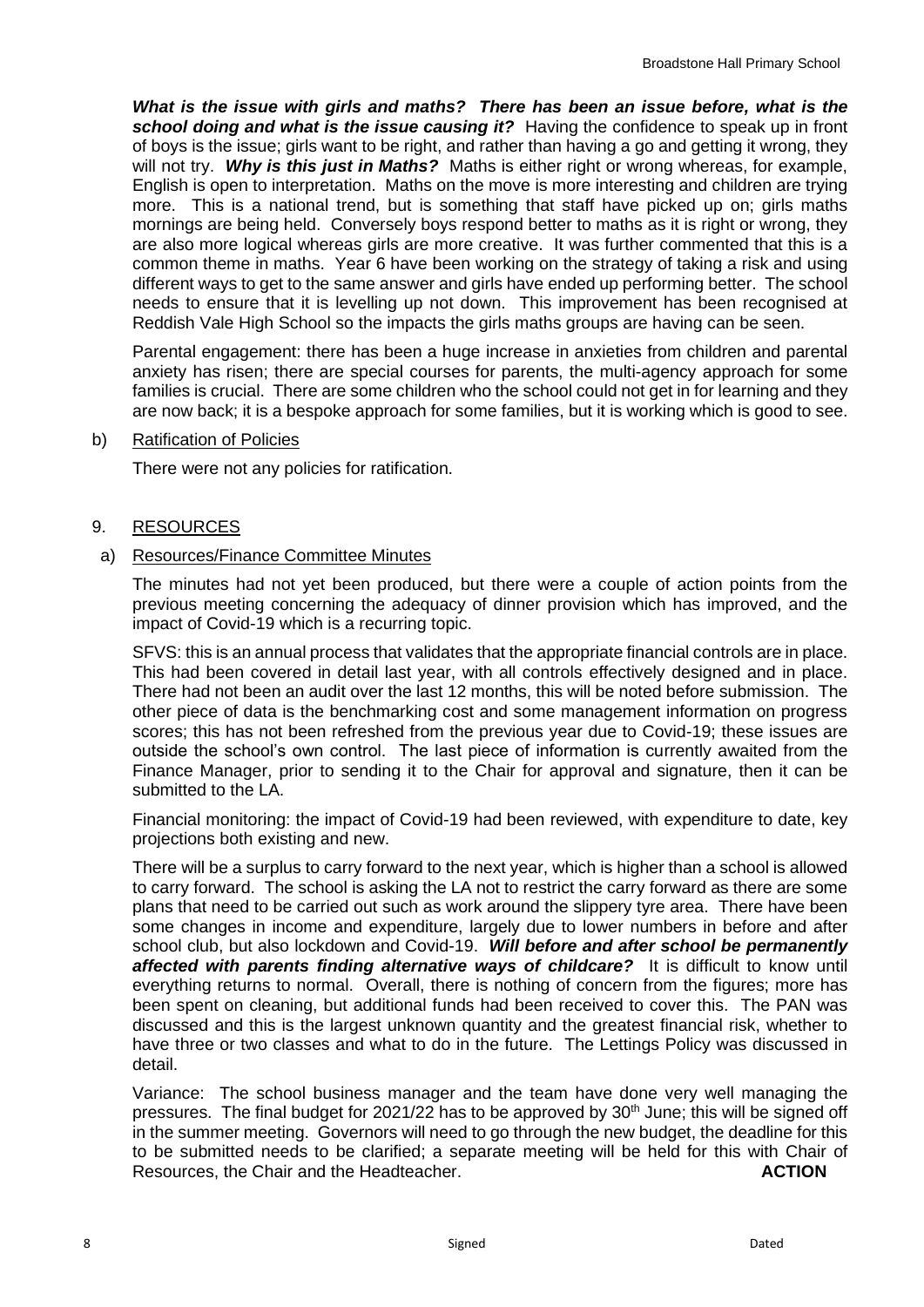**Is the new budget based on the PAN of 75?** The new budget has not been seen but it is likely to be based on the PAN of 75, only the LA can change this. Each year group has less than 75 children in it, there is not any year group that is full. This is income that is missing; maximising pupil premium, managing the budget proactively and chasing for clarity on future pupil numbers will help with monitoring along with managing costs as tightly as possible. Expenditure that the school is choosing to make is in improving the teaching area and the playground; if the money was not spent it would be clawed back. Pupil premium was not counted at the January census, if the Headteacher feels there is a significant gap between recorded families and new families, contact should be made with Schools Finance at the LA. The financial implication of not having 75 children over the seven years of primary needs to be calculated and a business case needs to be presented highlighting this loss. The Headteacher announced he has some calculations and would know more the following day having spoken to Chris Harland.

b) Ratification of Policies

There were not any policies for ratification.

c) Budget Update

This was discussed in item 9a.

d) Approval of the Budget 2021/22

This was discussed in item 9a.

- e) Approval of School Fund Audit Arrangements This was not discussed. **ACTION**
- f) Changes to the Buyback of LA Services This item was not discussed. **ACTION**
- g) SFVS

As highlighted in item 9a.

h) Scheme of Delegation 2020-21

This item was deferred until the next full governing board meeting. **ACTION**

i) The Statement of Internal Controls, Best Value Statement and Scheme of Delegation form 2020- 21 should be added to the Resources planner for the spring term in the future. **ACTION**

The Headteacher will clarify if there are any other budgetary deadlines that need to be added to the planner.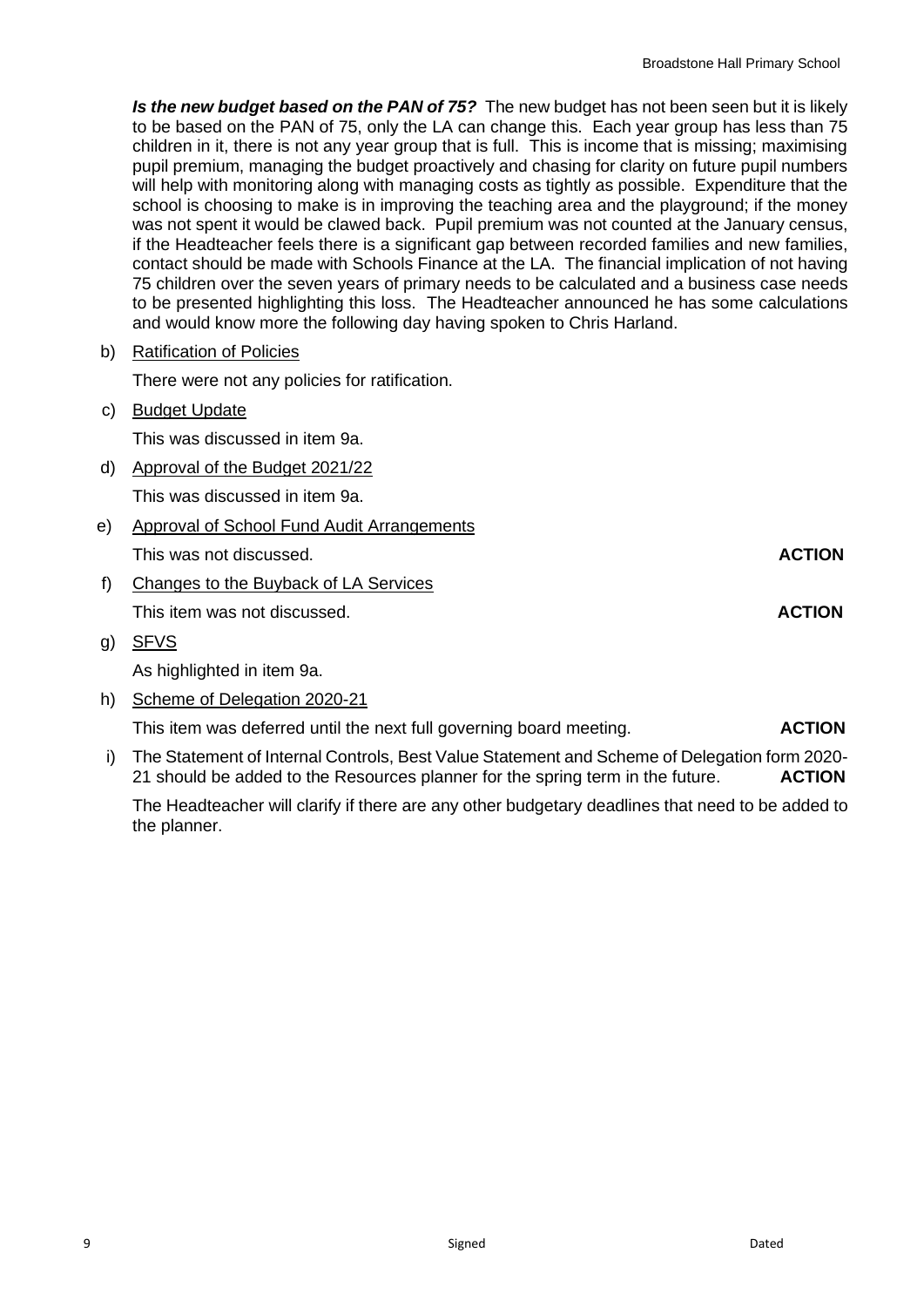## 10. GOVERNOR DEVELOPMENT

- a) Vacancies and End of Term of Office
- b) Governing Board Development Plan, Induction, Training and Succession Planning

Governors noted that there is a vacancy on the board for a Co-opted governor. Governors discussed the vacancy along with Mr Underwood's and Mrs Newsam's terms of office which were due to end in the autumn term (19/09/21 for Mr Underwood, 14/11/21 for Mrs Newsam). *In answer to a question, the clerk advised that there is an item on the summer term agenda for agreeing the length of the term of office of the Chair and Vice-Chair.* Mrs Newsam advised that she would be happy to remain as a governor but if the board was looking for other skills, she would be happy to step down. It was commented that it was a risk and danger to rely on just one governor; an example of this is Mrs Sinnott and her excellent knowledge of Resources. The diversity of the board was raised again and why it was felt that parents were not willing to put themselves forward; was it due to the non-diverse board. Governors discussed how to encourage recruitment from a more diverse background, how to engage parents without sounding tokenistic; whoever is welcomed needs to feel valued and their views heard.

# 11. BRIEFING PAPERS FROM STOCKPORT LOCAL AUTHORITY

- Governance Update
- School Estates
- Safeguarding
- Equality Act
- Early Years
- Mid-term update

Governors noted the guidance within the reports.

## 12. DATES

a) Full Governing Board

The next governing board meeting was scheduled for Tuesday 29<sup>th</sup> June 2021, but the clerk advised that Mrs Camacho, Governor Support Officer, cannot make this date. It was agreed that 22<sup>nd</sup> June 2021 would be suitable. The clerk agreed to communicate this date to Mrs Camacho to check her availability. **ACTION**

## b) Committee Meetings

| Curriculum and Standards: | Tuesday 11th May 2021 at 5.00pm                                                                           |
|---------------------------|-----------------------------------------------------------------------------------------------------------|
| Resources/budget:         | Thursday 13th May 2021 at 1.00pm $-$ 3.30pm; a separate date<br>would be set for the new budget planning. |
| Steering:                 | Saturday 17th April 2021 at 9.30am                                                                        |

## 13. ANY OTHER BUSINESS

An additional governor is required for a panel, ten working days' notice was needed to be given so it would be after 19<sup>th</sup> April 2021 onwards; Mrs Norton and Miss Bond were already on the panel. Mrs Drury offered to sit on the panel.

*Mr Underwood withdrew from the meeting due to his declaration of interest.*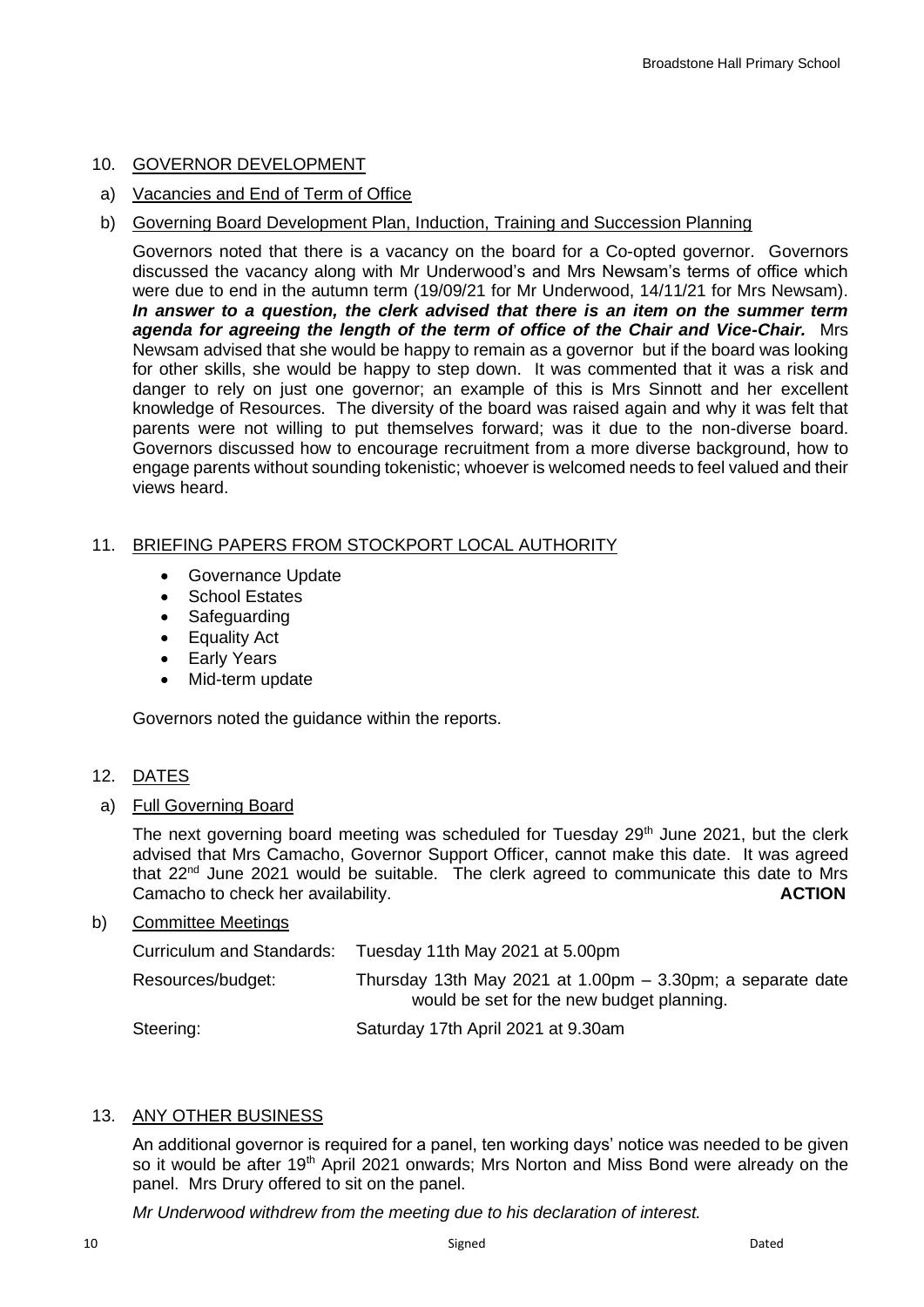Lettings policy: a discussion had been held during the Resources meeting about whether it would be appropriate to have a two-tier lettings profile, rather than one price for all. It was suggested that there could be more competitive interest and could improve income levels. Governors debated the issue, whether it is fairer to charge everyone the same, or should those that hire out more receive a better rate. *Should the hiring purpose be better focussed for children in line with the school's ethos?* This is something to consider. The Headteacher expressed concern that the prices were putting off some companies from hiring the school and that it would be better to be utilised at a cheaper rate than to be empty. The previous change to the rates had tried to make the school more competitive but had actually driven away some business and the school had been undercut by another school.

The minimum cost of hiring the school needs to be known to make a decision but also the prices that other schools are charging. It was noted that the site supervisor does not lock up the school, some of the users had previously locked up themselves; this may be an additional factor to look into. Other factors to take into account when agreeing a rate is how long a business is prepared to commit to plus frequency of usage. Governors agreed that a more flexible approach would be appropriate with different cost scales dependent on how many rooms were being hired or whether, for example, it was just the outside space. Consideration needs to be given to making it as simple as possible, particularly so that it is easy for the School Business Manager to manage.

School Business Manager would be asked to find out the minimum cost. **ACTION**

With there not being any further business to discuss, the Chair thanked everyone for attending and the meeting closed at 8.57 pm.